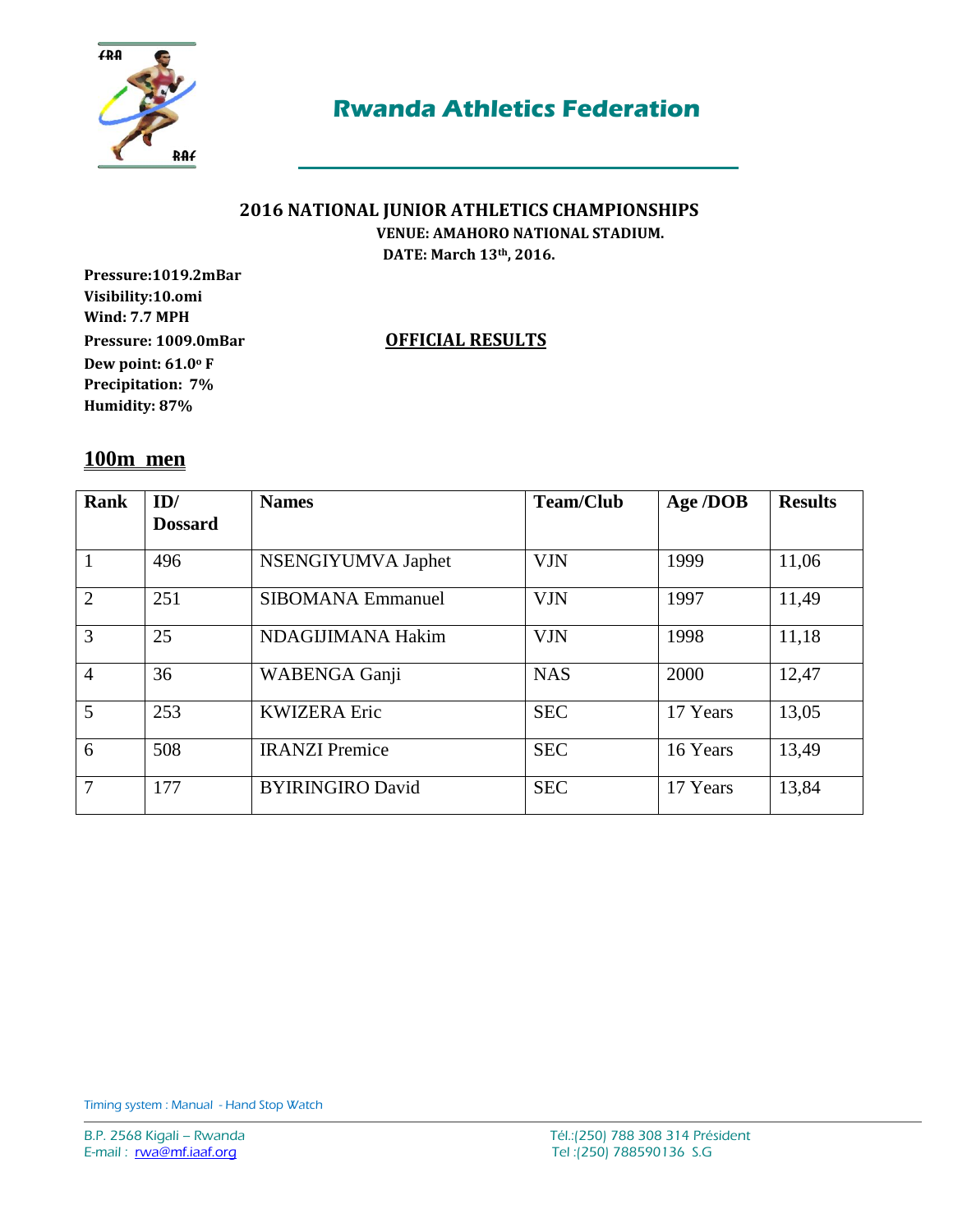

## **2016 NATIONAL JUNIOR ATHLETICS CHAMPIONSHIPS**

 **VENUE: AMAHORO NATIONAL STADIUM. DATE: March 13th, 2016.**

**Pressure:1019.2mBar Visibility:10.omi Wind: 7.7 MPH Pressure: 1009.0mBar OFFICIAL RESULTS Dew point: 61.0<sup>o</sup> F Precipitation: 7% Humidity: 87%**

## **100m Women**

| Rank | ID/            | <b>Names</b>             | <b>Team/Club</b> | Age  | <b>Results</b> |
|------|----------------|--------------------------|------------------|------|----------------|
|      | <b>Dossard</b> |                          |                  |      |                |
|      | 452            | <b>UMUKUNDWA Lucie</b>   | <b>VJN</b>       | 2001 | 13,66          |
|      | 103            | <b>MANISHIMWE Alodie</b> | Nyamasheke       | 2000 | 14,63          |
| 3    | 297            | <b>UMULISA</b> Joselyne  | VJN              | 2001 | 14,91          |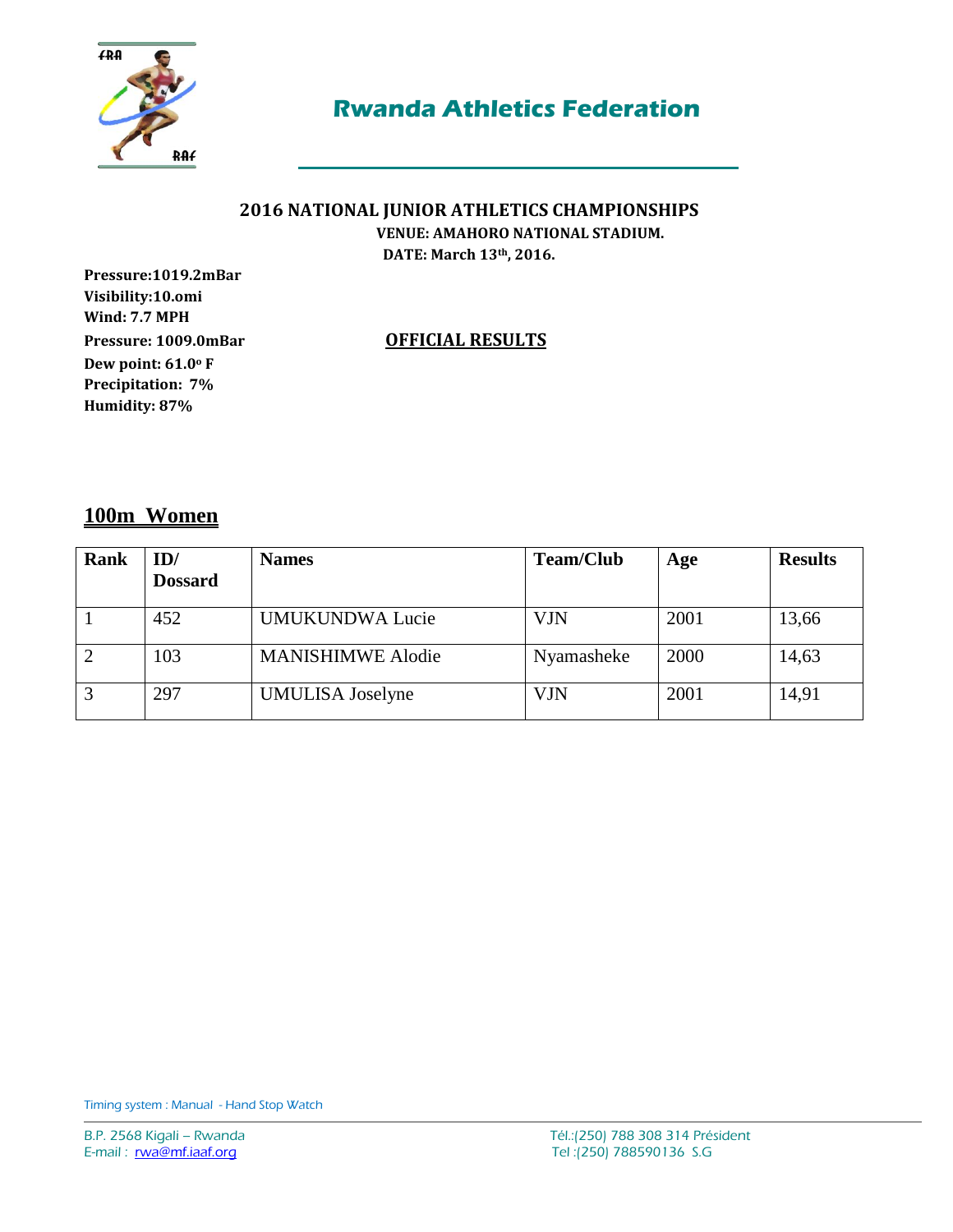

## **2016 NATIONAL JUNIOR ATHLETICS CHAMPIONSHIPS**

 **VENUE: AMAHORO NATIONAL STADIUM. DATE: March 13th, 2016.**

**Pressure:1019.2mBar Visibility:10.omi Wind: 7.7 MPH Pressure: 1009.0mBar OFFICIAL RESULTS Dew point: 61.0<sup>o</sup> F Precipitation: 7% Humidity: 87%**

### **200m men**

| Rank           | ID/            | <b>Names</b>             | <b>Team/Club</b> | Age      | <b>Results</b> |
|----------------|----------------|--------------------------|------------------|----------|----------------|
|                | <b>Dossard</b> |                          |                  |          |                |
|                | 496            | NSENGIYUMVA Japhet       | <b>VJN</b>       | 1999     | 23,18          |
| $\overline{2}$ | 251            | <b>SIBOMANA Emmanuel</b> | <b>VJN</b>       | 1997     | 23,48          |
| 3              | 25             | NDAGIJIMANA Hakim        | <b>VJN</b>       | 1998     | 23,64          |
| 4              | 36             | <b>WABENGA Gangi</b>     | <b>NAS</b>       | 2000     | 27,08          |
| 5              | 445            | <b>HARERIMANA Thiery</b> | <b>SEC</b>       | 18 Years | 29,02          |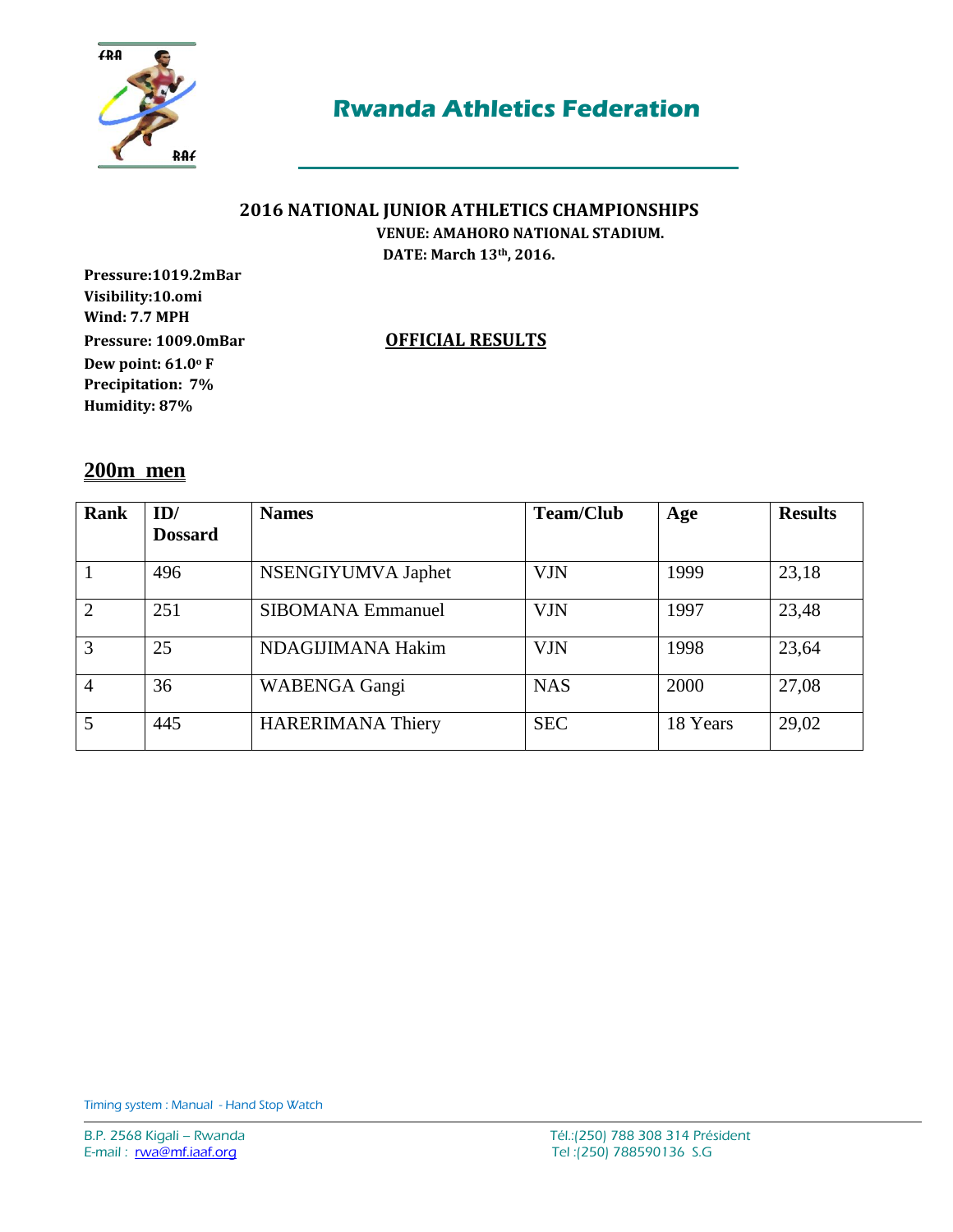

## **2016 NATIONAL JUNIOR ATHLETICS CHAMPIONSHIPS**

 **VENUE: AMAHORO NATIONAL STADIUM. DATE: March 13th, 2016.**

**Pressure:1019.2mBar Visibility:10.omi Wind: 7.7 MPH Pressure: 1009.0mBar OFFICIAL RESULTS Dew point: 61.0<sup>o</sup> F Precipitation: 7% Humidity: 87%**

### **400m men**

| Rank | ID/<br><b>Dossard</b> | <b>Names</b>              | <b>Team/Club</b> | Age      | <b>Results</b> |
|------|-----------------------|---------------------------|------------------|----------|----------------|
|      | 370                   | HATEGEKIMANA Joseph       | <b>NAS</b>       | 2000     | 52,72          |
| 2    | 253                   | <b>KWIZERA Eric</b>       | <b>SEC</b>       | 17 Years | 1.01,85        |
| 3    | 445                   | <b>HARERIMANA Thierry</b> | <b>SEC</b>       | 18Years  | 1.08,06        |
| 4    | 962                   | RUKUNDO Jean Paul         | <b>SEC</b>       | 18 Years | 1.15,66        |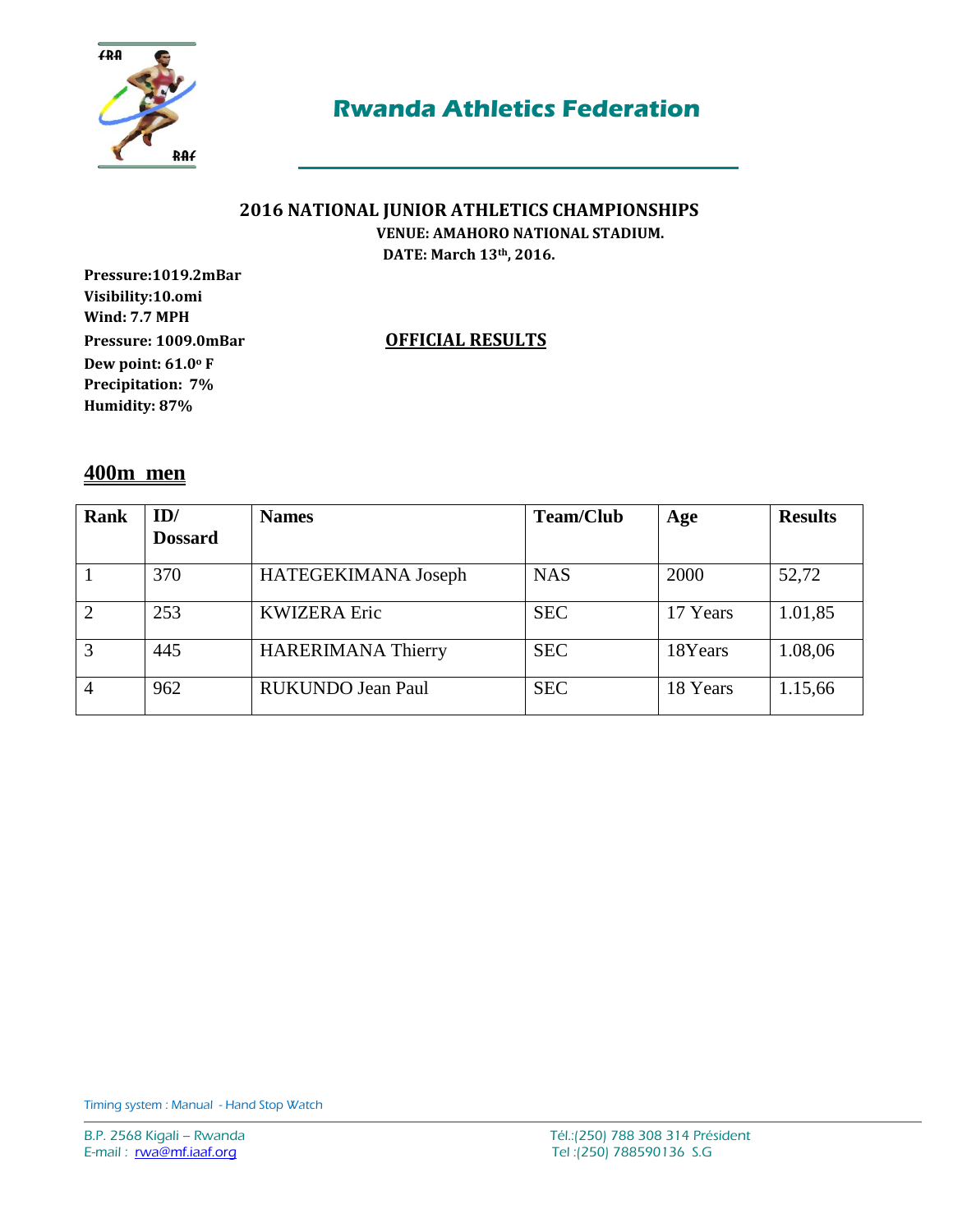

### **2016 NATIONAL JUNIOR ATHLETICS CHAMPIONSHIPS VENUE: AMAHORO NATIONAL STADIUM.**

**DATE: March 13th, 2016.**

**Pressure:1019.2mBar Visibility:10.omi Wind: 7.7 MPH Pressure: 1009.0mBar OFFICIAL RESULTS Dew point: 61.0<sup>o</sup> F Precipitation: 7% Humidity: 87%**

**400m Women** 

| <b>Rank</b> | ID/<br><b>Dossard</b> | <b>Names</b>             | <b>Team/Club</b> | Age  | <b>Results</b> |
|-------------|-----------------------|--------------------------|------------------|------|----------------|
|             | 452                   | <b>UMUKUNDWA Lucy</b>    | <b>VJN</b>       | 2001 | 1.06,92        |
|             | 02                    | <b>IRADUKUNDA Marcie</b> | <b>SEC</b>       |      | 1.12,36        |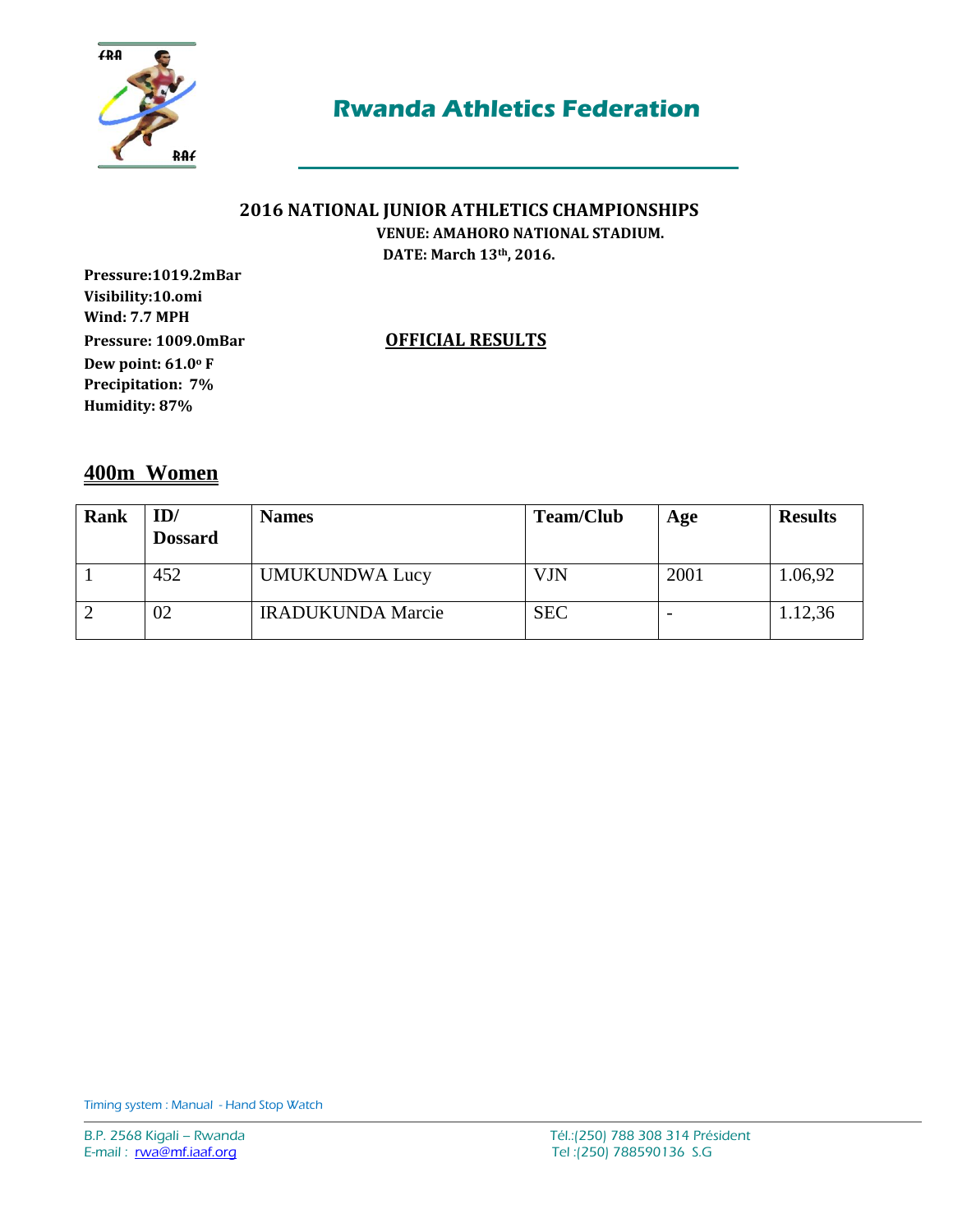

## **2016 NATIONAL JUNIOR ATHLETICS CHAMPIONSHIPS**

 **VENUE: AMAHORO NATIONAL STADIUM. DATE: March 13th, 2016.**

**Pressure:1019.2mBar Visibility:10.omi Wind: 7.7 MPH Pressure: 1009.0mBar OFFICIAL RESULTS Dew point: 61.0<sup>o</sup> F Precipitation: 7% Humidity: 87%**

### **800m men**

| <b>Rank</b>    | ID/            | <b>Names</b>             | <b>Team/Club</b> | Age      | <b>Results</b> |
|----------------|----------------|--------------------------|------------------|----------|----------------|
|                | <b>Dossard</b> |                          |                  |          |                |
|                | 161            | NKEJUMUTO Ildephonse     | <b>NAS</b>       | 1999     | 1.56,28        |
| $\overline{2}$ | 324            | <b>NZITATIRA Patrick</b> | <b>VJN</b>       | 1997     | 1.57,25        |
| 3              | 298            | <b>TUYIZERE Samuel</b>   | <b>NAS</b>       | 2000     | 1.58,54        |
| $\overline{4}$ | 168            | <b>UWIMANA Felix</b>     | <b>VJN</b>       | 1999     | 1.59,66        |
| 5              | 508            | <b>IRANZI</b> Premice    | <b>SEC</b>       | 16 Years | 2.50,50        |
| 6              | 177            | <b>BYIRINGIRO David</b>  | <b>SEC</b>       | 1998     | 2.51,13        |
| 7              | 191            | NDAGIJIMANA Olivier      | <b>SEC</b>       | 17 Years | 3.00,46        |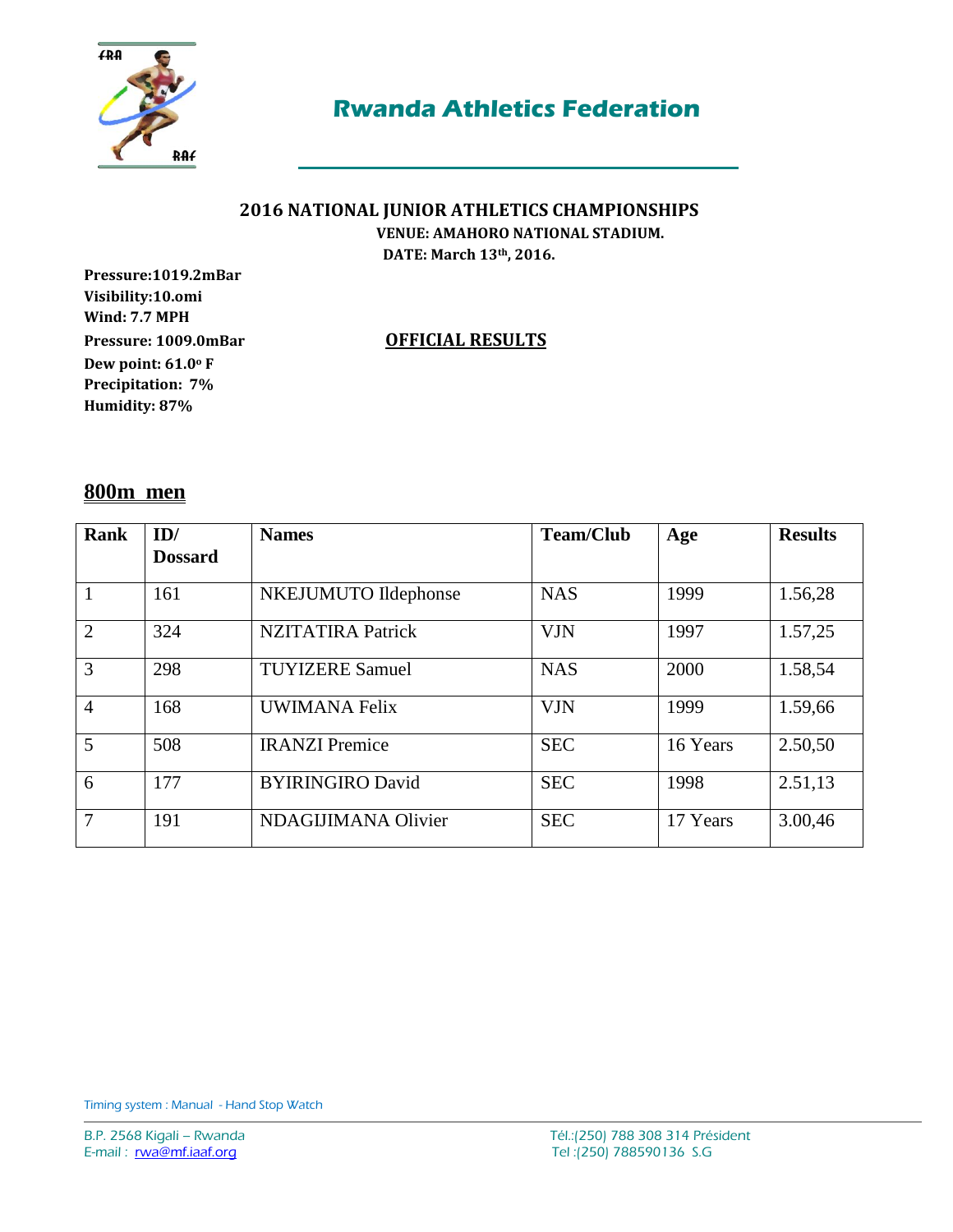

# **2016 NATIONAL JUNIOR ATHLETICS CHAMPIONSHIPS**

 **VENUE: AMAHORO NATIONAL STADIUM. DATE: March 13th, 2016.**

**Pressure:1019.2mBar Visibility:10.omi Wind: 7.7 MPH Pressure: 1009.0mBar OFFICIAL RESULTS Dew point: 61.0<sup>o</sup> F Precipitation: 7% Humidity: 87%**

## **800m Women**

| Rank | ID/<br><b>Dossard</b> | <b>Names</b>              | <b>Team/Club</b> | Age  | <b>Results</b> |
|------|-----------------------|---------------------------|------------------|------|----------------|
|      | 55                    | <b>IRIBAGIZA Honorine</b> | <b>NAS</b>       | 1999 | 2.10,62        |
|      | 339                   | MUSINDIKAZI Redempta      | <b>SEC</b>       | 1998 | 2.52,18        |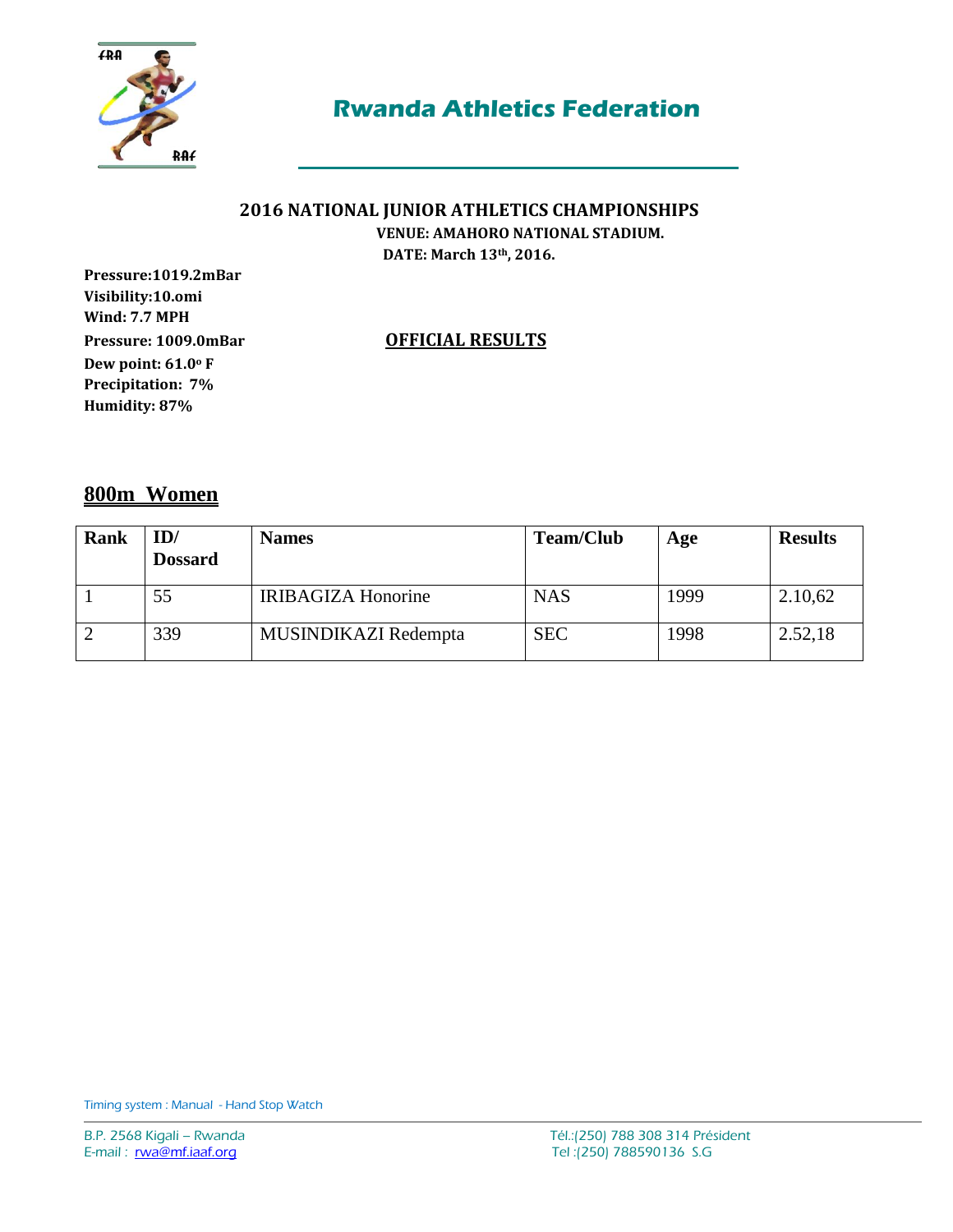

### **2016 NATIONAL JUNIOR ATHLETICS CHAMPIONSHIPS VENUE: AMAHORO NATIONAL STADIUM.**

**DATE: March 13th, 2016.**

**Pressure:1019.2mBar Visibility:10.omi Wind: 7.7 MPH Pressure: 1009.0mBar OFFICIAL RESULTS Dew point: 61.0<sup>o</sup> F Precipitation: 7% Humidity: 87%**

**1500m men** 

| <b>Rank</b>    | <b>ID</b> /Dossard | <b>Names</b>                 | <b>Team/Club</b> | Age  | <b>Results</b> |
|----------------|--------------------|------------------------------|------------------|------|----------------|
|                | 09                 | <b>SUGIRA James</b>          | <b>SEC</b>       | 1999 | 3.50,86        |
| $\overline{2}$ | 90                 | <b>NYANDWI</b> Israel        | Kamonyi          | 1997 | 4.18,48        |
| 3              | 482                | <b>TUYIZERE J. Damascene</b> | <b>MCAC</b>      | 1999 | 4.24,84        |
| 4              | 456                | <b>MUHIRE Fabrice</b>        | <b>VJN</b>       | 2000 | 4.28,71        |
| 5              | 139                | <b>MURENZI Samuel</b>        | <b>APR</b>       | 2000 | 4.47,03        |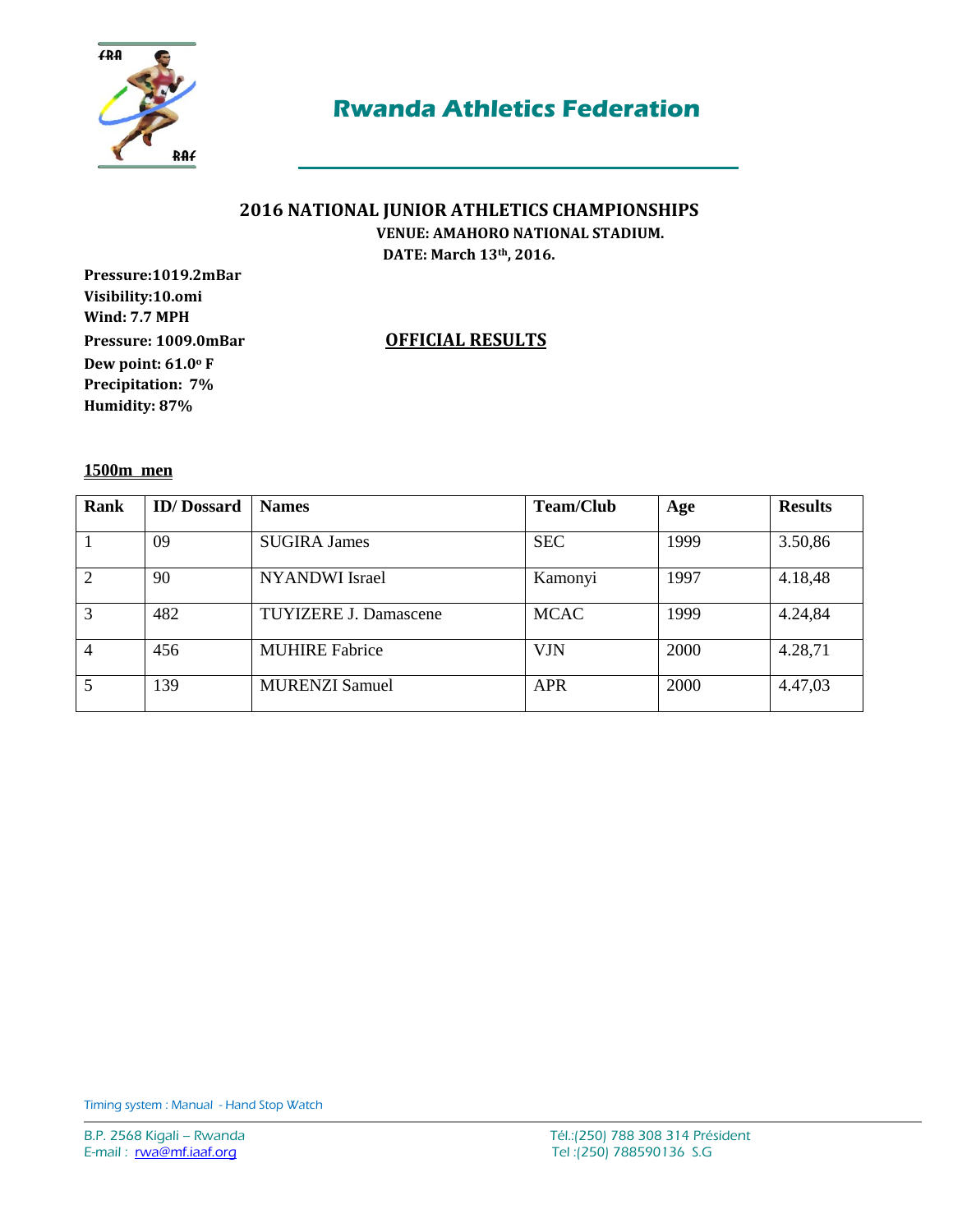

# **2016 NATIONAL JUNIOR ATHLETICS CHAMPIONSHIPS**

 **VENUE: AMAHORO NATIONAL STADIUM. DATE: March 13th, 2016.**

**Pressure:1019.2mBar Visibility:10.omi Wind: 7.7 MPH Pressure: 1009.0mBar OFFICIAL RESULTS Dew point: 61.0<sup>o</sup> F Precipitation: 7% Humidity: 87%**

### **1500m Women**

| Rank | ID/<br><b>Dossard</b> | <b>Names</b>             | <b>Team/Club</b> | Age  | <b>Results</b> |
|------|-----------------------|--------------------------|------------------|------|----------------|
|      | 332                   | <b>NISHIMWE</b> Beatha   | <b>NAS</b>       | 1998 | 4.21,38        |
|      | 87                    | <b>ZANEZA Sandrine</b>   | <b>VJN</b>       | 1999 | 4.49,42        |
| 3    | 103                   | <b>MANISHIMWE Alodie</b> | Nyamasheke       | 2000 | 5.19,12        |
| 4    | 434                   | <b>NIKUZE Mika</b>       | <b>NAS</b>       | 2000 | 7.08,31        |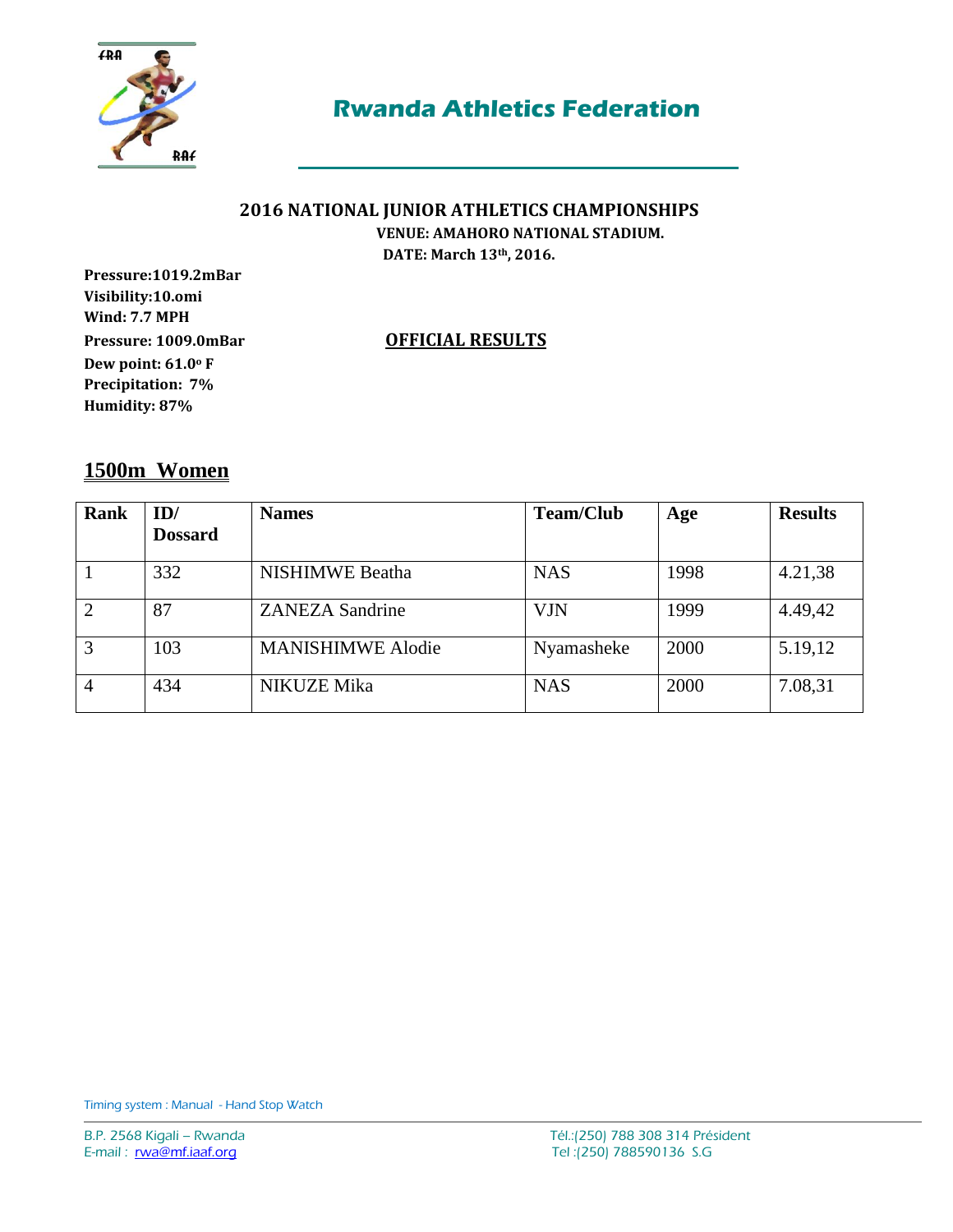

### **2016 NATIONAL JUNIOR ATHLETICS CHAMPIONSHIPS VENUE: AMAHORO NATIONAL STADIUM.**

**DATE: March 13th, 2016.**

**Pressure:1019.2mBar Visibility:10.omi Wind: 7.7 MPH Pressure: 1009.0mBar OFFICIAL RESULTS Dew point: 61.0<sup>o</sup> F Precipitation: 7% Humidity: 87%**

**3000m men** 

| Rank           | <b>ID/Dossard</b> | <b>Names</b>               | <b>Team/Club</b> | Age  | <b>Results</b> |
|----------------|-------------------|----------------------------|------------------|------|----------------|
|                | 168               | UWIMANA Felix              | <b>VJN</b>       | 1999 | 8.46,50        |
| $\overline{2}$ | 126               | <b>IGIRANEZA Placide</b>   | <b>NAS</b>       | 1999 | 8.51,19        |
| 3              | 100               | NSHIMIYIMANA Jean Baptiste | <b>NAS</b>       | 2000 | 9.16,81        |
| $\overline{4}$ | 127               | NTIRENGANYA Fidele         | <b>MCAC</b>      | 1999 | 9.19,88        |
| 5              | 460               | NSENGIYUMVA Assiel         | <b>MCAC</b>      | 1999 | 9.33,50        |
| 6              | 115               | NDAGIJIMANA Jean Pierre    | <b>NAS</b>       | 2000 | 9.43,98        |
| $\overline{7}$ | 312               | <b>VUGANEZA Mathias</b>    | <b>APR</b>       | 2001 | 11.29,72       |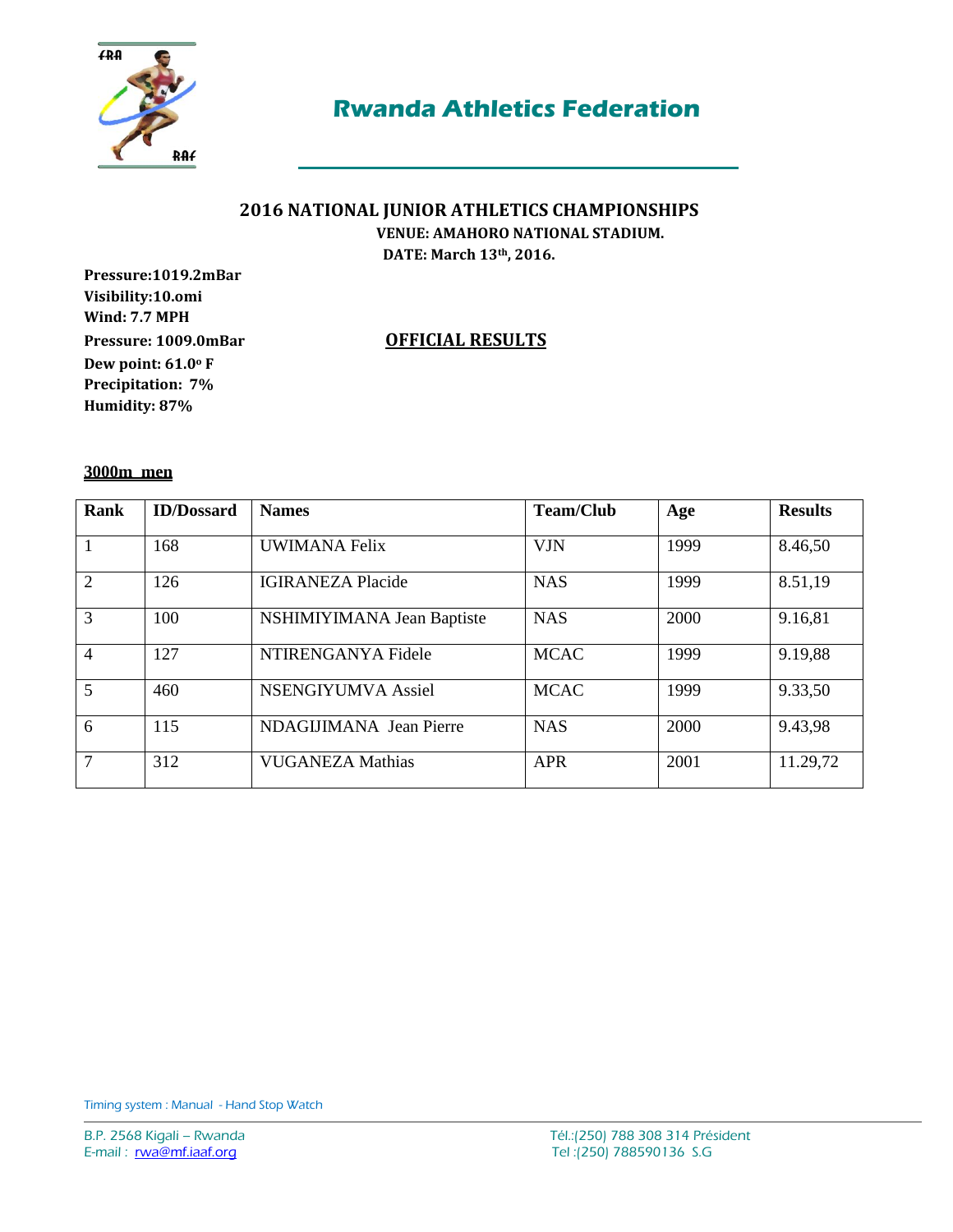

# **2016 NATIONAL JUNIOR ATHLETICS CHAMPIONSHIPS**

 **VENUE: AMAHORO NATIONAL STADIUM. DATE: March 13th, 2016.**

**Pressure:1019.2mBar Visibility:10.omi Wind: 7.7 MPH Pressure: 1009.0mBar OFFICIAL RESULTS Dew point: 61.0<sup>o</sup> F Precipitation: 7% Humidity: 87%**

### **3000m Women**

| <b>Rank</b>    | ID/<br><b>Dossard</b> | <b>Names</b>               | <b>Team/Club</b> | Age  | <b>Results</b> |
|----------------|-----------------------|----------------------------|------------------|------|----------------|
|                | 75                    | <b>UWAMAHORO</b> Patricie  | <b>APR</b>       | 2000 | 10.44,20       |
| $\overline{2}$ | 172                   | <b>UWAYEZU</b> Angelique   | <b>NAS</b>       | 2001 | 10.47,89       |
| 3              | 57                    | <b>MUKAMANA Alice</b>      | <b>APR</b>       | 1999 | 11.09,00       |
| $\overline{4}$ | 91                    | <b>TUYISHIME Marceline</b> | <b>NAS</b>       | 2001 | 11.17,80       |
| 5              | 951                   | NYIRABAKUNZI Claudine      | Nyamasheke       | 2000 | 12.20,03       |
| 6              | 176                   | <b>UMUTONI</b> Emeline     | Nyamasheke       | 2003 | 12.48,26       |
| 7              | 131                   | <b>UGIRIWABO Yvone</b>     | <b>NAS</b>       | 1998 | 13.14,04       |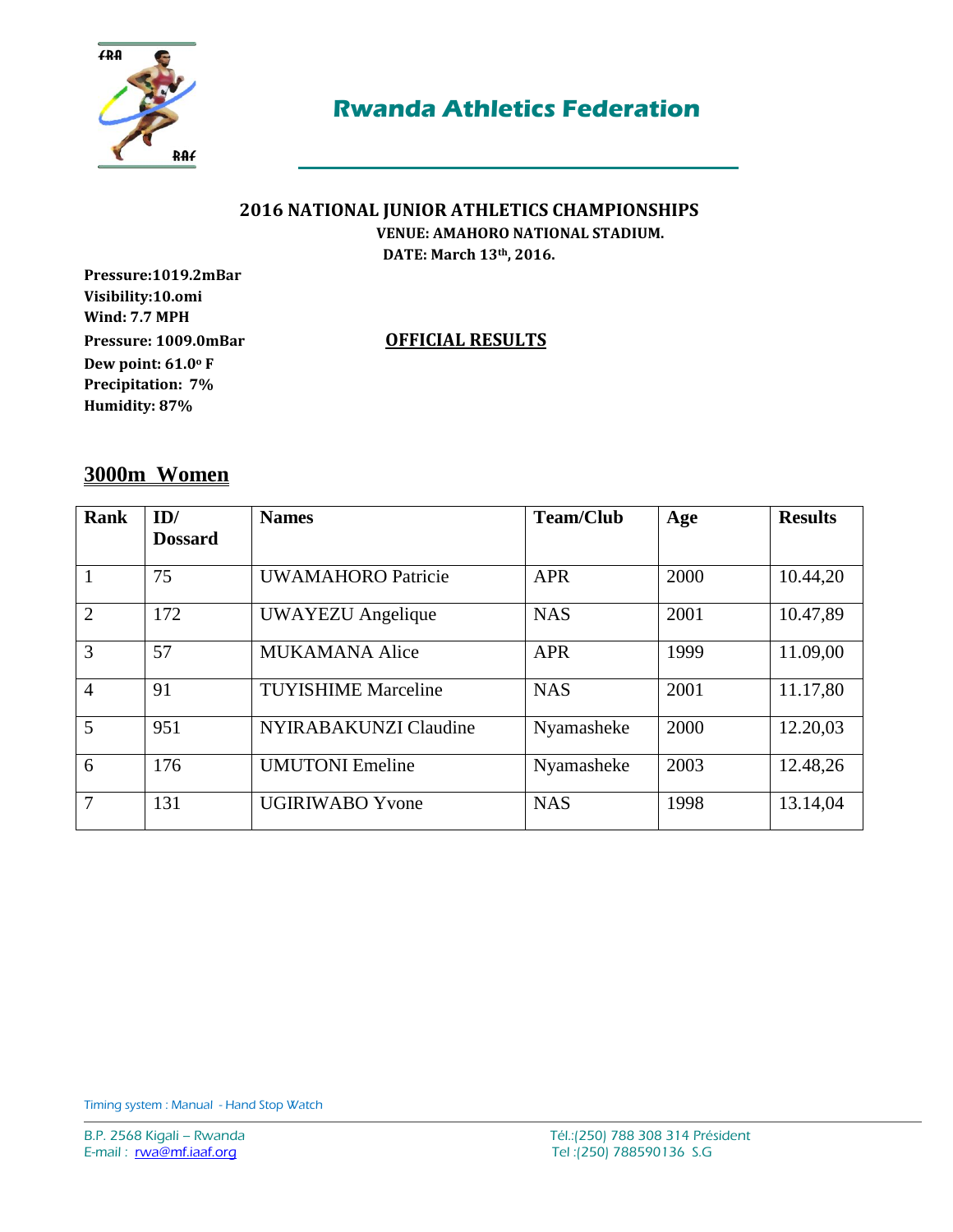

### **2016 NATIONAL JUNIOR ATHLETICS CHAMPIONSHIPS VENUE: AMAHORO NATIONAL STADIUM.**

**DATE: March 13th, 2016.**

**Pressure:1019.2mBar Visibility:10.omi Wind: 7.7 MPH Pressure: 1009.0mBar OFFICIAL RESULTS Dew point: 61.0<sup>o</sup> F Precipitation: 7% Humidity: 87%**

**5000m Women** 

| Rank | <b>ID/Dossard</b> | <b>Names</b>         | <b>Team/Club</b> | Age  | <b>Results</b> |
|------|-------------------|----------------------|------------------|------|----------------|
|      | 581               | NYIRARUKUNDO Salome  | <b>APR</b>       | 1997 | 15.57,80       |
|      | 470               | NIGIRURUKUNDO Poline | Nyamasheke       | 1999 | 20.40,82       |
|      | 512               | MUHAWENIMANA Jeanine | <b>APR</b>       | 2001 | 20.55,51       |
|      | 596               | <b>KAGAJU Yvone</b>  | <b>APR</b>       | 2003 | 22.30,41       |